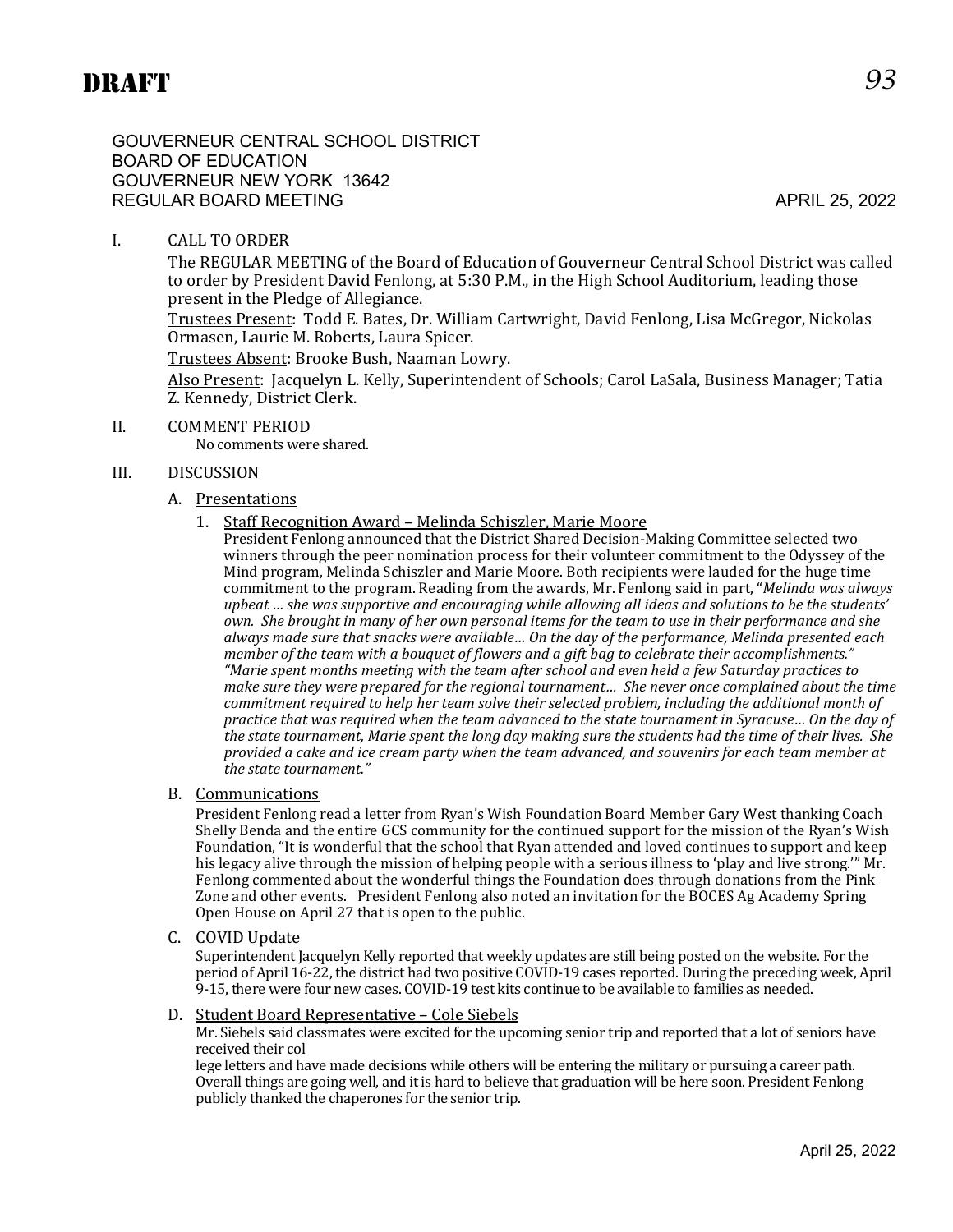# *94*

## IV. FINANCIAL REPORT

# A. Financial Report for the Period Ending March 31, 2022

*(See Sheet #1, Board Minutes File Folder)*

Upon presentation and recommendation of Jacquelyn L. Kelly, Superintendent of Schools, motion made by Vice-President Lisa McGregor, and seconded by Trustee Laurie M. Roberts, that the Board of Education accept the financial report for the period ending March 31, 2022, as presented.

# YEAS: All Trustees Present NAYS: None.

# **MOTION CARRIED. FINANCIAL REPORT FOR THE PERIOD ENDING MARCH 31, 2022, ACCEPTED AS PRESENTED.**

# V. UNFINISHED BUSINESS

None.

# VI. CONSENT AGENDA

President Fenlong asked if any member on the Board wished to have any item on the Consent Agenda removed for special consideration and discussion. No member asked that any items be removed.

# **Motion to approve Consent Agenda**

Upon presentation and recommendation of Jacquelyn L. Kelly, Superintendent of Schools, motion made by Trustee Laurie M. Roberts, and seconded by Vice-President Lisa McGregor, that the Board of Education approve the following items A-E as a consent agenda:

#### A. Minutes

Approve the Minutes of the Regular Meeting of April 11, 2022, as presented.

#### B. Claims Auditor's Reports

*(See Sheet #2, Board Minutes File Folder)*

Approve the Claims Auditor's Reports for the period 3/31/22 – 4/22/22, as presented.

#### C. CSE Business

*(See Sheet #3, Board Minutes File Folder)*

Approve the services, including additions, modifications, and deletions, for the following classified students, as reflected in the attached CSE Meeting Minutes report:

# **CSE Student ID#:**

| 5103955 | 5103954 | 5103952 | 5102713 | 5103498 |
|---------|---------|---------|---------|---------|
| 5103658 | 5103818 | 5104309 | 5102069 | 5101775 |
| 5104530 | 5103636 | 5104446 | 5104032 | 5104386 |
| 5104137 | 5104002 | 5104052 |         |         |
|         |         |         |         |         |

#### D. CPSE Business

#### *(See Sheet #4, Board Minutes File Folder)*

Approve the services, including additions, modifications, and deletions, for the following classified students, as reflected in the attached CPSE Meeting Minutes report:

#### **CPSE Student ID#:**

| 5103871 | 5104137 | 5104002 | 5104052 | 5103636 | 5104386 |
|---------|---------|---------|---------|---------|---------|
| 5104446 | 5104032 |         |         |         |         |

E. Treasurer's Report - March 2022

*(See Sheet #5, Board Minutes File Folder)*

Accept the Treasurer's Report for the month of March 2022 as presented.

#### **Vote on Consent Agenda Items**

YEAS: All Trustees Present NAYS: None.

#### **MOTION CARRIED. CONSENT AGENDA, APPROVED AS PRESENTED.**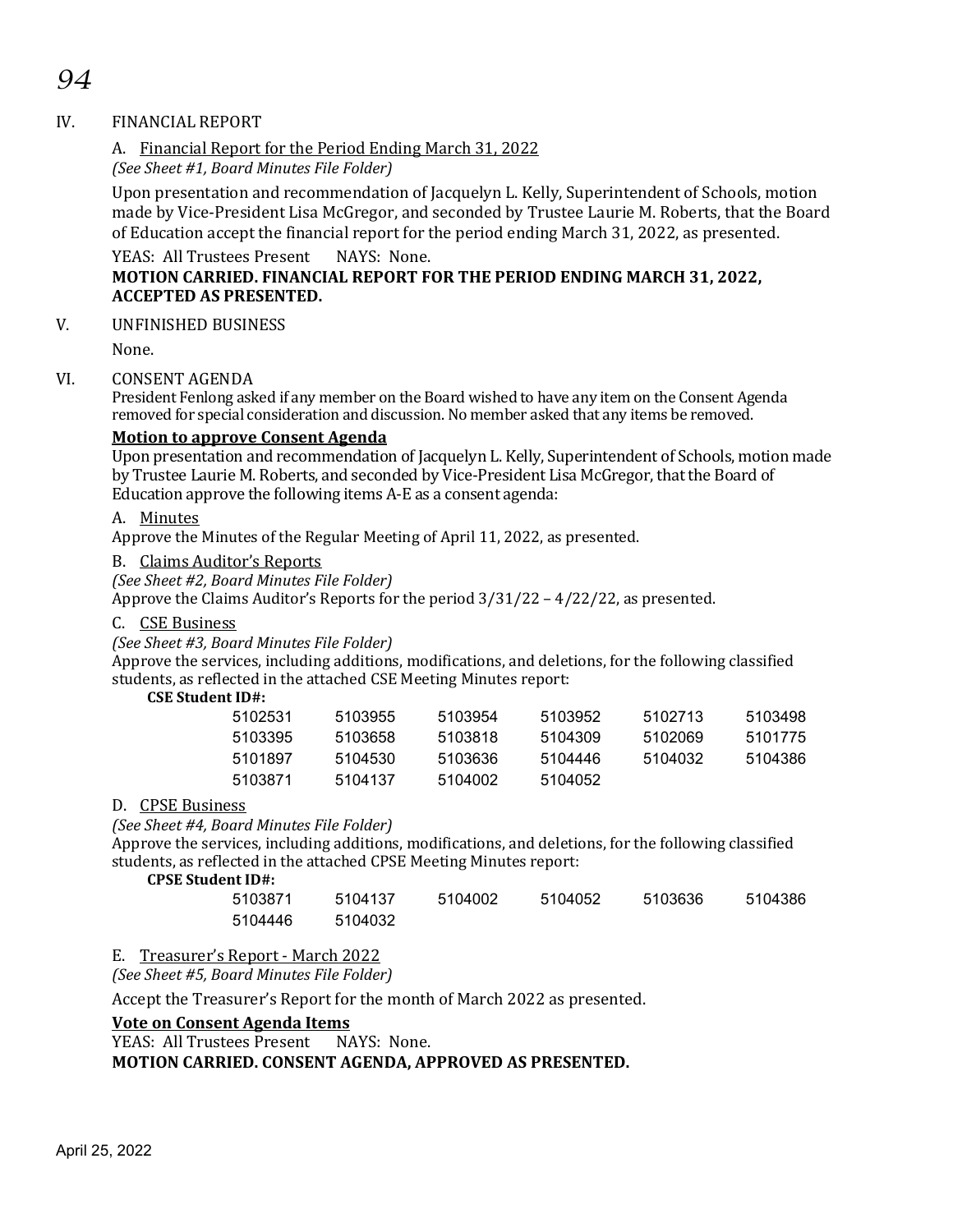#### VII. CONSENT AGENDA – SUPERINTENDENT / PERSONNEL

President Fenlong asked if any member on the Board wished to have any item on the Consent Agenda – Superintendent / Personnel removed for special consideration and discussion. No member asked that any items be removed.

### **Motion to approve Consent Agenda – Superintendent / Personnel**

Upon presentation and recommendation of Jacquelyn L. Kelly, Superintendent of Schools, motion made by Trustee Laura Spicer, and seconded by Trustee Todd E. Bates, that the Board of Education approve the following Personnel items A-E as a Consent Agenda:

- A. Tenure Recommendations
	- 1. RESOLVED, upon the recommendation of the Superintendent of Schools, that LISA M. DUNKELBERG, Science Teacher, who holds Permanent certification in CHEMISTRY 7-12 issued by the Commissioner of Education, is prospectively awarded tenure in the tenure area of SCIENCE GRADES 7-12 effective 08/28/2022, conditioned upon compliance with APPR requirements or waiver as determined by the State of New York.
	- 2. RESOLVED, upon the recommendation of the Superintendent of Schools, that GLEASON E. WALLEY JR., Agriculture Teacher, who holds Permanent certification in AGRICULTURE issued by the Commissioner of Education, is prospectively awarded tenure in the tenure area of AGRICULTURE effective 08/28/2022, conditioned upon compliance with APPR requirements or waiver as determined by the State of New York.
	- 3. RESOLVED, upon the recommendation of the Superintendent of Schools, that RACHEL CURRY, Grade 5 Teacher, who holds Professional certification in CHILDHOOD EDUCATION (GRADES 1- 6) issued by the Commissioner of Education, is prospectively awarded tenure in the tenure area of ELEMENTARY PREK- 6 effective 09/26/2022, conditioned upon compliance with APPR requirements or waiver as determined by the State of New York.
	- 4. RESOLVED, upon the recommendation of the Superintendent of Schools, that JAZ KULP, Kindergarten Teacher, who holds Initial certification in EARLY CHILDHOOD EDUCATION (BIRTH-GRADE 2) issued by the Commissioner of Education, is prospectively awarded tenure in the tenure area of ELEMENTARY PREK- 6 effective 09/06/2022, conditioned upon compliance with APPR requirements or waiver as determined by the State of New York.
	- 5. RESOLVED, upon the recommendation of the Superintendent of Schools, that BRITTANY L. SCHERMERHORN, Special Education Teacher, who holds Initial certification in STUDENTS WITH DISABILITIES (GRADE 1-6) issued by the Commissioner of Education, is prospectively awarded tenure in the tenure area of GENERAL SPECIAL EDUCATION effective 08/29/2022, conditioned upon compliance with APPR requirements or waiver as determined by the State of New York.
	- 6. RESOLVED, upon the recommendation of the Superintendent of Schools, that MICHAEL A. SHATTUCK, Grade 6 Teacher, who holds Professional certification in CHILDHOOD EDUCATION (GRADES 1-6) issued by the Commissioner of Education, is prospectively awarded tenure in the tenure area of ELEMENTARY PREK- 6 effective 08/29/2022, conditioned upon compliance with APPR requirements or waiver as determined by the State of New York.

#### B. Resignations

Accept the request for resignation from Laura Dennee, 2.75-hr Food Service Helper, effective April 28, 2022.

- C. Appointments
	- 1. Administrative
		- a) Summer School Middle School Principal. Approve the appointment of Angela Calkins, who holds Initial NYS certification as School Building Leader, to the position of 2022 Summer School Middle School Principal, at a stipend of \$3,000 for ten days to be paid out of ARP funding. This is in addition to her contractual 20 days from July 1, 2022, through August 31, 2022.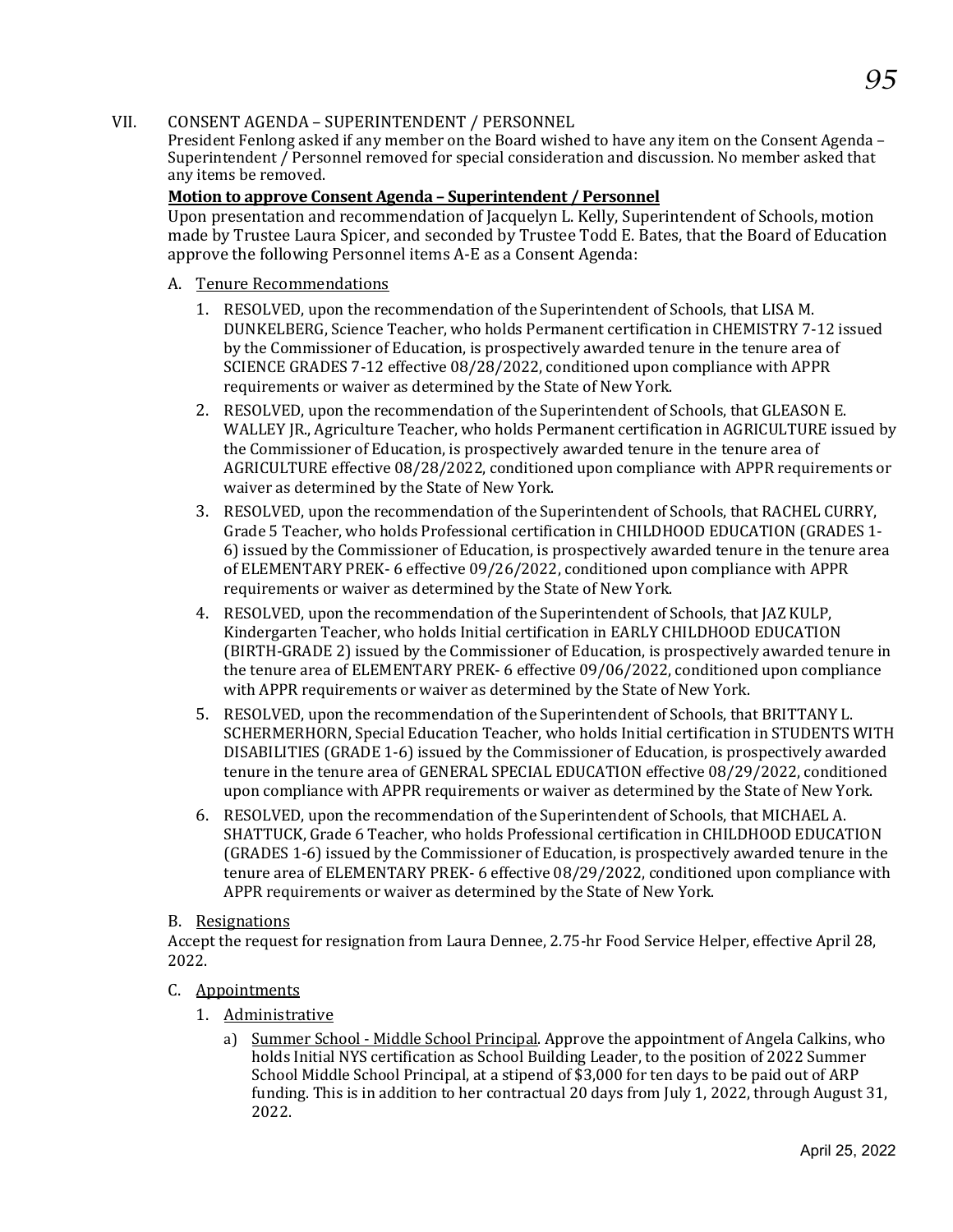# VII. CONSENT AGENDA – SUPERINTENDENT / PERSONNEL (CONTINUED)

- C. 1. Appointments Administrative (Cont.)
	- b) Summer School Elementary School Principal. Approve the appointment of Peter R. Trowbridge, who holds Permanent NYS certification as School District Administrator, to the position of 2022 Summer School Elementary School Principal, at a stipend of \$3,000 for ten days to be paid out of ARP funding. This is in addition to his contractual 20 days from July 1, 2022, through August 31, 2022.
	- 2. Instructional

*96*

- a) Rachael E. Huntley. Approve the appointment of Rachael E. Huntley, who holds Initial NYS certification as School Counselor, to the position of High School Counselor in the School Counseling & Guidance Tenure Area for a four-year probationary period commencing on July 1, 2022, and anticipated to end on June 30, 2026, at an annual salary set at Step 3, Masters+60, in accordance with the Gouverneur Teachers' Association Agreement current salary schedule for year 2022-2023. Ms. Huntley will be paid an additional 20 days at her per diem rate July 1, 2022, through August 31, 2022.
- b) Brandon A. Griffin. Approve the appointment of Brandon A. Griffin, who holds Emergency COVID-19 NYS certification in Social Studies 7-12, to the position of Social Studies Teacher in the Social Studies Tenure Area for a four-year probationary period commencing on April 23, 2022, and anticipated to end on April 22, 2026, at an annual salary set at Step  $\overline{1}$ , Masters+45, in accordance with the Gouverneur Teachers' Association Agreement current salary schedule for year 2021-2022, prorated to April 23, 2022. This appointment is contingent upon his successful completion of the probationary term and having received annual composite or overall APPR ratings of Highly Effective or Effective in at least three of the four preceding years and a rating higher than "Ineffective" in the final year of the probationary period. Mr. Griffin's initial assignment is Middle School.
- e) Art Knauf. Middle School Detention Monitor. Appoint Art Knauf as detention monitor for the 2021-2022 school year, to be paid at the contractual rate.

#### D. Managerial/Confidential Resolution for Juneteenth

WHEREAS, in October 2020, the New York State Legislature passed legislation adopting Juneteenth as an official state holiday; and

WHEREAS, the District may include Juneteenth in the school calendar consistent with applicable laws; and WHEREAS, the observance of Juneteenth as a paid holiday for staff represented by an employee organization (union) is governed by the applicable collective bargaining agreement; and

WHEREAS, the District wishes to designate Juneteenth as a holiday for employees not represented by an employee organization (union).

NOW, THEREFORE, it is resolved, that Juneteenth will be a paid holiday for employees not represented by an employee organization (union) when the Board designates Juneteenth as a holiday on the instructional calendar.

#### E. Memorandum of Agreement – GAA

*(See Sheet #6, Board Minutes File Folder)*

Approve the Memorandum of Agreement #5 to the collective bargaining agreement with the Gouverneur Administrators' Association to recognize Juneteenth as a paid holiday for administrators to the same extent that it is recognized as a holiday on the District's instructional calendar, as presented.

# **Vote on Consent Agenda – Superintendent/Personnel Items:**

YEAS: All Trustees Present NAYS: None.

**MOTION CARRIED. CONSENT AGENDA – SUPERINTENDENT/PERSONNEL,APPROVED AS PRESENTED.**

#### **President Fenlong extendedheartfelt thanks on behalf of the board to everyone on list, and congratulated those who had their tenure announced.**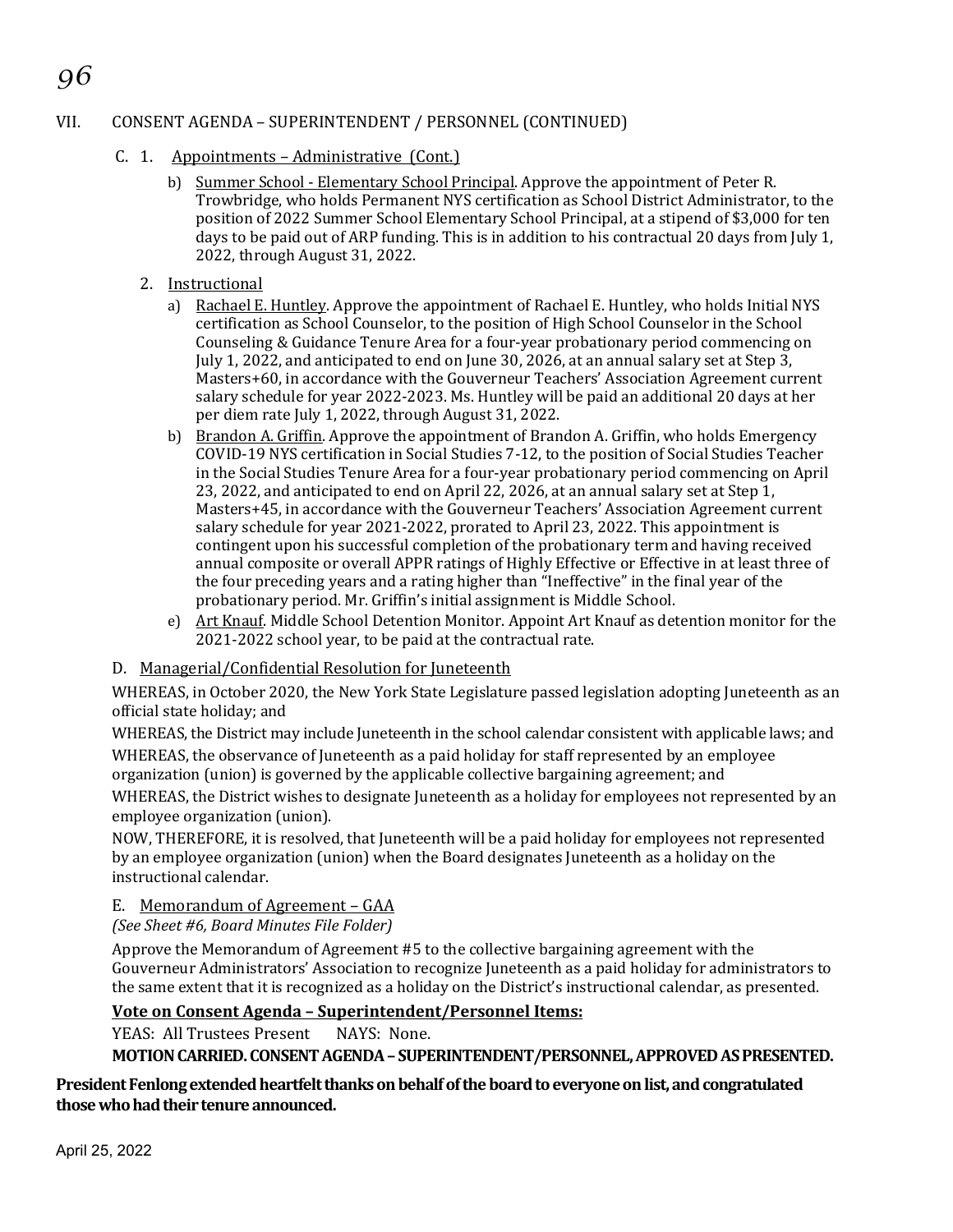#### VIII. NEW BUSINESS

## A. Election of Members of BOCES Board of Education

*(See Sheet #7, Board Minutes File Folder)*

Upon presentation and recommendation of Jacquelyn L. Kelly, Superintendent of Schools, motion made by Vice-President Lisa McGregor, and seconded by Trustee Todd E. Bates, that the Board of Education cast their ballot for the three (3) open seats on the BOCES Board of Education, for: Roger M. Bennett, Michael J. Davis, Cindy McLean.

#### YEAS: All Trustees Present NAYS: None.

# **MOTION CARRIED. BALLOT(S) CAST FOR ROGER M. BENNETT, MICHAEL J. DAVIS, AND CINDY MCLEAN FOR BOCES BOARD OF EDUCATION.**

#### B. Vote on 2022-2023 BOCES Administrative Budget

#### *(See Sheet #8, Board Minutes File Folder)?*

Upon presentation and recommendation of Jacquelyn L. Kelly, Superintendent of Schools, motion made by Trustee Todd E. Bates, and seconded by Vice-President Lisa McGregor, that the Board of Education cast its vote for the adoption of the 2022-2023 Administrative Budget for the Board of Cooperative Education Services in the amount of \$8,984,857.

YEAS: All Trustees Present NAYS: None.

#### **MOTION CARRIED. BALLOT CAST TO ADOPT THE 2022-2023 ADMINISTRATIVE BUDGET FOR THE BOARD OF COOPERATIVE EDUCATION SERVICES IN THE AMOUNT OF \$8,984,857.**

#### C. Report of BOE Candidate Petitions Received

#### *(See Sheet #9, Board Minutes File Folder)?*

Upon presentation and recommendation of Jacquelyn L. Kelly, Superintendent of Schools, motion made by Vice-President Lisa McGregor, and seconded by Trustee Laurie M. Roberts, that the Board of Education accept the report of Board of Education Nominating Petitions Received as of April 18, 2022, as presented: William Cartwright, Naaman Lowry.

DISCUSSION: President Fenlong explained that since only two candidates will appear on the ballot for three open seats, the third vacancy will be filled by the individual with the most write-in votes. If that person refuses, it will be offered to the person with the next highest number of votes, and so on. In the event of a tie between the top votegetters wishing to serve, there must be a run-off election. If all write-in nominees refuse, the board can fill the vacancy by appointment, call a special election, or the District Superintendent for the BOCES is authorized to appoint an individual to the vacancy; it cannot be left open.

YEAS: All Trustees Present NAYS: None.

#### **MOTION CARRIED. REPORT OF NOMINATING PETITIONS RECEIVED FOR BOARD OF EDUCATION, ACCEPTED AS PRESENTED.**

#### D. Indian River Field Band merger

*(See Sheet #10, Board Minutes File Folder)*

Upon presentation and recommendation of Jacquelyn L. Kelly, Superintendent of Schools, motion made by Trustee Nickolas Ormasen, and seconded by Trustee Todd E. Bates, that the Board of Education approve the Memorandum of Agreement between Indian River CSD and Gouverneur CSD to combine their respective Field Band programs with respect to participation in the New York State Field Band Conference, as presented.

DISCUSSION: It was confirmed that the band will perform under the Indian River name.

YEAS: All Trustees Present NAYS: None.

# **MOTION CARRIED. MERGER AGREEMENT WITH INDIAN RIVER CSD FOR FIELD BAND, APPROVED AS PRESENTED.**